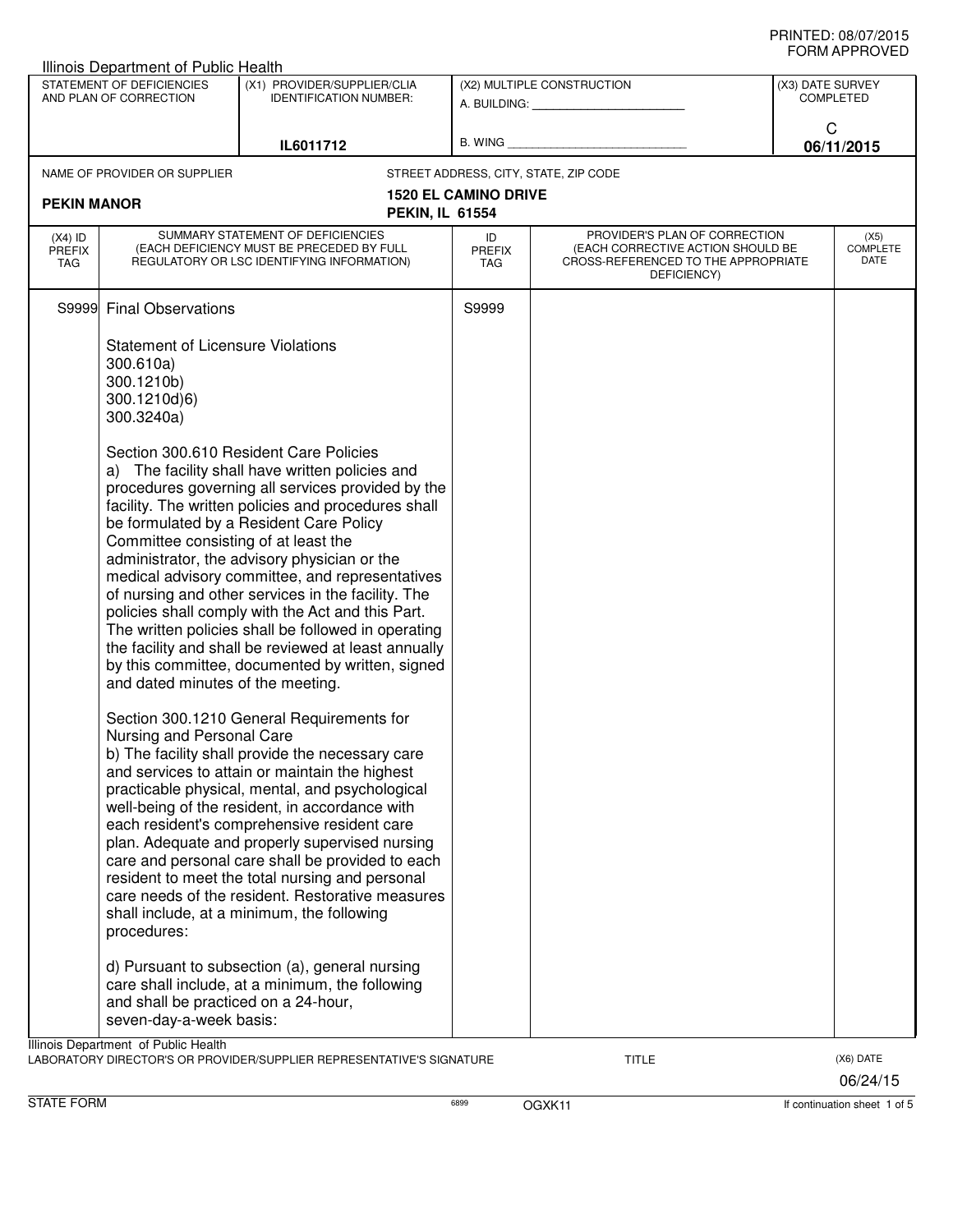| <b>Illinois Department of Public Health</b>                                                                                      |                                                                                                                                                           |                                                                                                                                                                                                                                                                                                                                                                                                                                                                                                                                                                                                                                                                                                                                                                                                                                                                                                                  |                             |                                                                                                                          |                                      |                                 |  |
|----------------------------------------------------------------------------------------------------------------------------------|-----------------------------------------------------------------------------------------------------------------------------------------------------------|------------------------------------------------------------------------------------------------------------------------------------------------------------------------------------------------------------------------------------------------------------------------------------------------------------------------------------------------------------------------------------------------------------------------------------------------------------------------------------------------------------------------------------------------------------------------------------------------------------------------------------------------------------------------------------------------------------------------------------------------------------------------------------------------------------------------------------------------------------------------------------------------------------------|-----------------------------|--------------------------------------------------------------------------------------------------------------------------|--------------------------------------|---------------------------------|--|
| STATEMENT OF DEFICIENCIES<br>(X1) PROVIDER/SUPPLIER/CLIA<br>AND PLAN OF CORRECTION<br><b>IDENTIFICATION NUMBER:</b><br>IL6011712 |                                                                                                                                                           |                                                                                                                                                                                                                                                                                                                                                                                                                                                                                                                                                                                                                                                                                                                                                                                                                                                                                                                  |                             | (X2) MULTIPLE CONSTRUCTION<br>A. BUILDING: A. BUILDING:                                                                  | (X3) DATE SURVEY<br><b>COMPLETED</b> |                                 |  |
|                                                                                                                                  |                                                                                                                                                           | B. WING                                                                                                                                                                                                                                                                                                                                                                                                                                                                                                                                                                                                                                                                                                                                                                                                                                                                                                          |                             | C<br>06/11/2015                                                                                                          |                                      |                                 |  |
|                                                                                                                                  | NAME OF PROVIDER OR SUPPLIER                                                                                                                              |                                                                                                                                                                                                                                                                                                                                                                                                                                                                                                                                                                                                                                                                                                                                                                                                                                                                                                                  |                             | STREET ADDRESS, CITY, STATE, ZIP CODE                                                                                    |                                      |                                 |  |
| <b>PEKIN MANOR</b>                                                                                                               |                                                                                                                                                           | <b>PEKIN, IL 61554</b>                                                                                                                                                                                                                                                                                                                                                                                                                                                                                                                                                                                                                                                                                                                                                                                                                                                                                           | <b>1520 EL CAMINO DRIVE</b> |                                                                                                                          |                                      |                                 |  |
| $(X4)$ ID<br><b>PREFIX</b><br>TAG                                                                                                |                                                                                                                                                           | SUMMARY STATEMENT OF DEFICIENCIES<br>(EACH DEFICIENCY MUST BE PRECEDED BY FULL<br>REGULATORY OR LSC IDENTIFYING INFORMATION)                                                                                                                                                                                                                                                                                                                                                                                                                                                                                                                                                                                                                                                                                                                                                                                     | ID<br><b>PREFIX</b><br>TAG  | PROVIDER'S PLAN OF CORRECTION<br>(EACH CORRECTIVE ACTION SHOULD BE<br>CROSS-REFERENCED TO THE APPROPRIATE<br>DEFICIENCY) |                                      | (X5)<br><b>COMPLETE</b><br>DATE |  |
| S9999                                                                                                                            | Continued From page 1<br>and assistance to prevent accidents.<br>Section 300.3240 Abuse and Neglect<br>resident<br>by:<br>causing a right femur fracture. | 6) All necessary precautions shall be taken to<br>assure that the residents' environment remains<br>as free of accident hazards as possible. All<br>nursing personnel shall evaluate residents to see<br>that each resident receives adequate supervision<br>a) An owner, licensee, administrator, employee or<br>agent of a facility shall not abuse or neglect a<br>These requirements were not met as evidenced<br>Based on record review and interview, the facility<br>failed to utilize foot pedals on a wheelchair to<br>prevent resident injury for one of one residents<br>(R1) reviewed for a fracture, in a sample of four<br>and failed to ensure residents were monitored by<br>staff during toileting and investigate a resident<br>fall, for one of two residents (R2) reviewed for<br>falls, in a sample of four. This failure resulted in<br>R1's right foot getting caught under a wheelchair, | S9999                       |                                                                                                                          |                                      |                                 |  |
|                                                                                                                                  | Findings include:                                                                                                                                         |                                                                                                                                                                                                                                                                                                                                                                                                                                                                                                                                                                                                                                                                                                                                                                                                                                                                                                                  |                             |                                                                                                                          |                                      |                                 |  |
|                                                                                                                                  | Osteopenia.<br>Illinois Department of Public Health                                                                                                       | 1. The Electronic Medical Record documents<br>that R1 was admitted to the facility on 8/06/14<br>with diagnoses of History of Personal Falls,<br>Muscle Weakness, Gait Abnormality and<br>On 5/19/15, Progress Notes document R1<br>complained of left knee pain and R1's "(foot)had<br>got caught under the wheelchair while it was<br>moving." A Radiology Report, dated 5/19/15<br>documents an X-ray of left knee was obtained.                                                                                                                                                                                                                                                                                                                                                                                                                                                                              |                             |                                                                                                                          |                                      |                                 |  |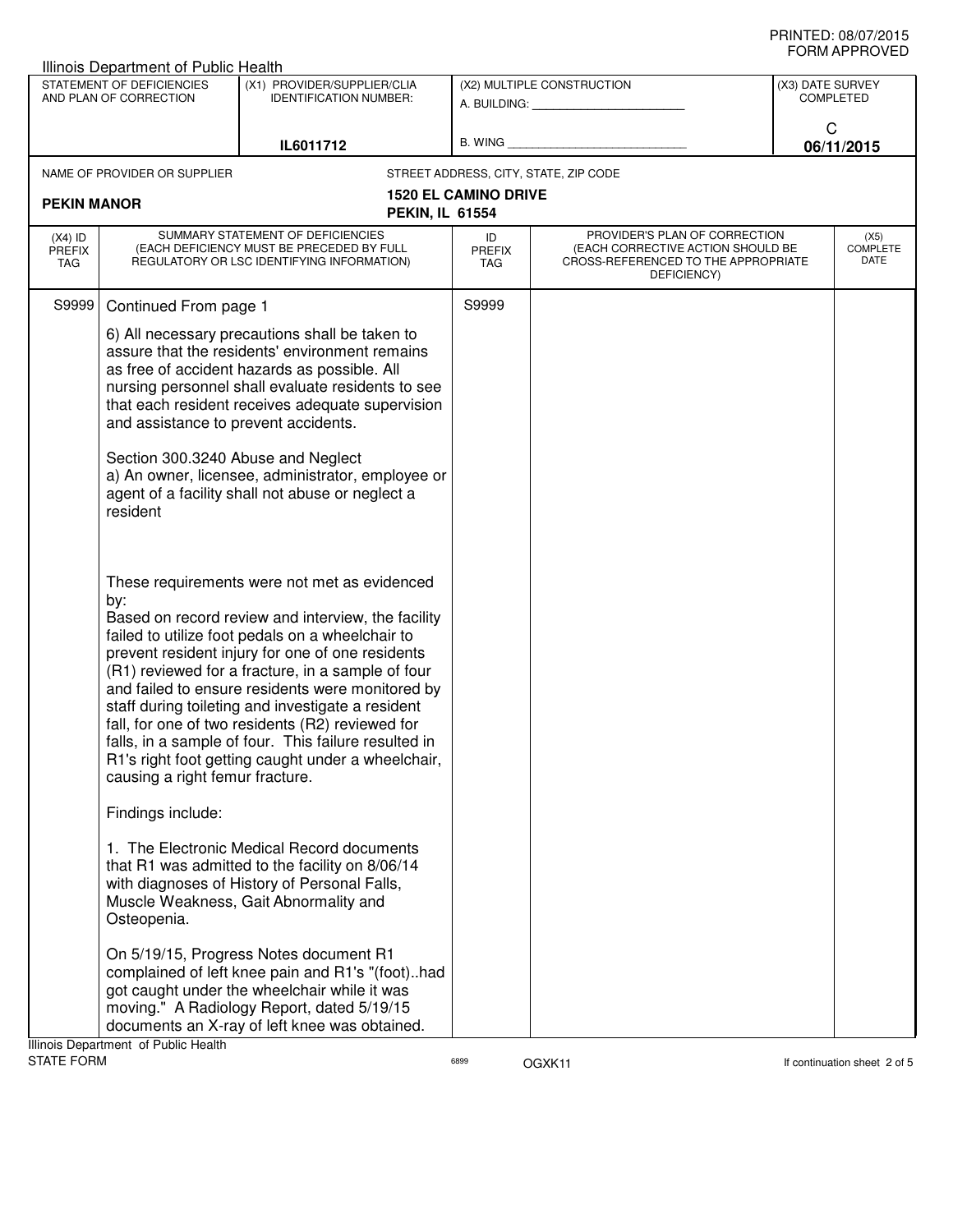| <b>Illinois Department of Public Health</b>         |                                                                                                                                                                                                                                                                                                                                                                                                                                                                                                                                                                                                                                                                                                                                                                                                                                                |                             |                                                                                                                          |                                      |                                 |  |  |
|-----------------------------------------------------|------------------------------------------------------------------------------------------------------------------------------------------------------------------------------------------------------------------------------------------------------------------------------------------------------------------------------------------------------------------------------------------------------------------------------------------------------------------------------------------------------------------------------------------------------------------------------------------------------------------------------------------------------------------------------------------------------------------------------------------------------------------------------------------------------------------------------------------------|-----------------------------|--------------------------------------------------------------------------------------------------------------------------|--------------------------------------|---------------------------------|--|--|
| STATEMENT OF DEFICIENCIES<br>AND PLAN OF CORRECTION | (X1) PROVIDER/SUPPLIER/CLIA<br><b>IDENTIFICATION NUMBER:</b>                                                                                                                                                                                                                                                                                                                                                                                                                                                                                                                                                                                                                                                                                                                                                                                   |                             | (X2) MULTIPLE CONSTRUCTION<br>A. BUILDING: A. BUILDING:                                                                  | (X3) DATE SURVEY<br><b>COMPLETED</b> |                                 |  |  |
| IL6011712                                           |                                                                                                                                                                                                                                                                                                                                                                                                                                                                                                                                                                                                                                                                                                                                                                                                                                                | B. WING                     |                                                                                                                          | C<br>06/11/2015                      |                                 |  |  |
| NAME OF PROVIDER OR SUPPLIER                        |                                                                                                                                                                                                                                                                                                                                                                                                                                                                                                                                                                                                                                                                                                                                                                                                                                                |                             | STREET ADDRESS, CITY, STATE, ZIP CODE                                                                                    |                                      |                                 |  |  |
| <b>PEKIN MANOR</b>                                  | <b>PEKIN, IL 61554</b>                                                                                                                                                                                                                                                                                                                                                                                                                                                                                                                                                                                                                                                                                                                                                                                                                         | <b>1520 EL CAMINO DRIVE</b> |                                                                                                                          |                                      |                                 |  |  |
| $(X4)$ ID<br><b>PREFIX</b><br>TAG                   | SUMMARY STATEMENT OF DEFICIENCIES<br>(EACH DEFICIENCY MUST BE PRECEDED BY FULL<br>REGULATORY OR LSC IDENTIFYING INFORMATION)                                                                                                                                                                                                                                                                                                                                                                                                                                                                                                                                                                                                                                                                                                                   | ID<br><b>PREFIX</b><br>TAG  | PROVIDER'S PLAN OF CORRECTION<br>(EACH CORRECTIVE ACTION SHOULD BE<br>CROSS-REFERENCED TO THE APPROPRIATE<br>DEFICIENCY) |                                      | (X5)<br><b>COMPLETE</b><br>DATE |  |  |
| S9999<br>Continued From page 2                      |                                                                                                                                                                                                                                                                                                                                                                                                                                                                                                                                                                                                                                                                                                                                                                                                                                                | S9999                       |                                                                                                                          |                                      |                                 |  |  |
|                                                     | On 5/25/15, a Radiology Report documents left<br>knee medial fracture concyle fracture around a<br>total knee arthroplasty componentdifficult to<br>appreciate if a new fracture or callous formation<br>of old fracture. On 5/20/15, the Physician's Order<br>Sheet documents R1 was now non-weight<br>bearing on the left lower extremity and was to<br>utilize a mechanical lift for all transfers.<br>On 5/21/15, Progress Notes document E3                                                                                                                                                                                                                                                                                                                                                                                               |                             |                                                                                                                          |                                      |                                 |  |  |
| sopracondylar fracture.                             | (Certified Nurse Aide/CNA) was pushing R1 in<br>wheelchair down the hallway, when R1 lowered<br>his right foot to the floor causing his right foot to<br>be pulled under the chair. Progress Notes<br>document an x-ray of the right knee was ordered,<br>due to R1's complaint of pain. A Radiology<br>Report of the right knee, dated 5/21/15,<br>documents R1 sustained an acute right femoral                                                                                                                                                                                                                                                                                                                                                                                                                                              |                             |                                                                                                                          |                                      |                                 |  |  |
| on right side of (R1's) wheelchair."                | On 6/10/15 at 1:05 p.m., E3 (CNA) stated (E3)<br>was assisting R1 on 5/21/15, by pushing him in<br>his wheelchair with the left leg elevated on a<br>pillow on a foot pedal. E3 stated that there was<br>not a pedal placed on the right side of wheelchair<br>at that time. E3 confirmed that R1 dropped his<br>right foot while (E3) was pushing the wheelchair,<br>pulling the right foot underneath. E3 stated (E3)<br>was not fully aware of circumstances of R1's<br>incident on 5/19/15, in which R1's left foot was<br>caught under the wheelchair. E3 stated, "had I<br>been aware of incident, I would have put a pedal<br>On 6/11/15 at 9:45 a.m., E2 (Director of Nurses)<br>stated if a resident is known to have problems<br>with their feet dropping to floor while being<br>pushed in a wheelchair, it would be better to have |                             |                                                                                                                          |                                      |                                 |  |  |
| Illinois Department of Public Health                | pedals on the wheelchair. At 11:45 a.m., E2<br>stated all staff were inserviced on 5/27/15                                                                                                                                                                                                                                                                                                                                                                                                                                                                                                                                                                                                                                                                                                                                                     |                             |                                                                                                                          |                                      |                                 |  |  |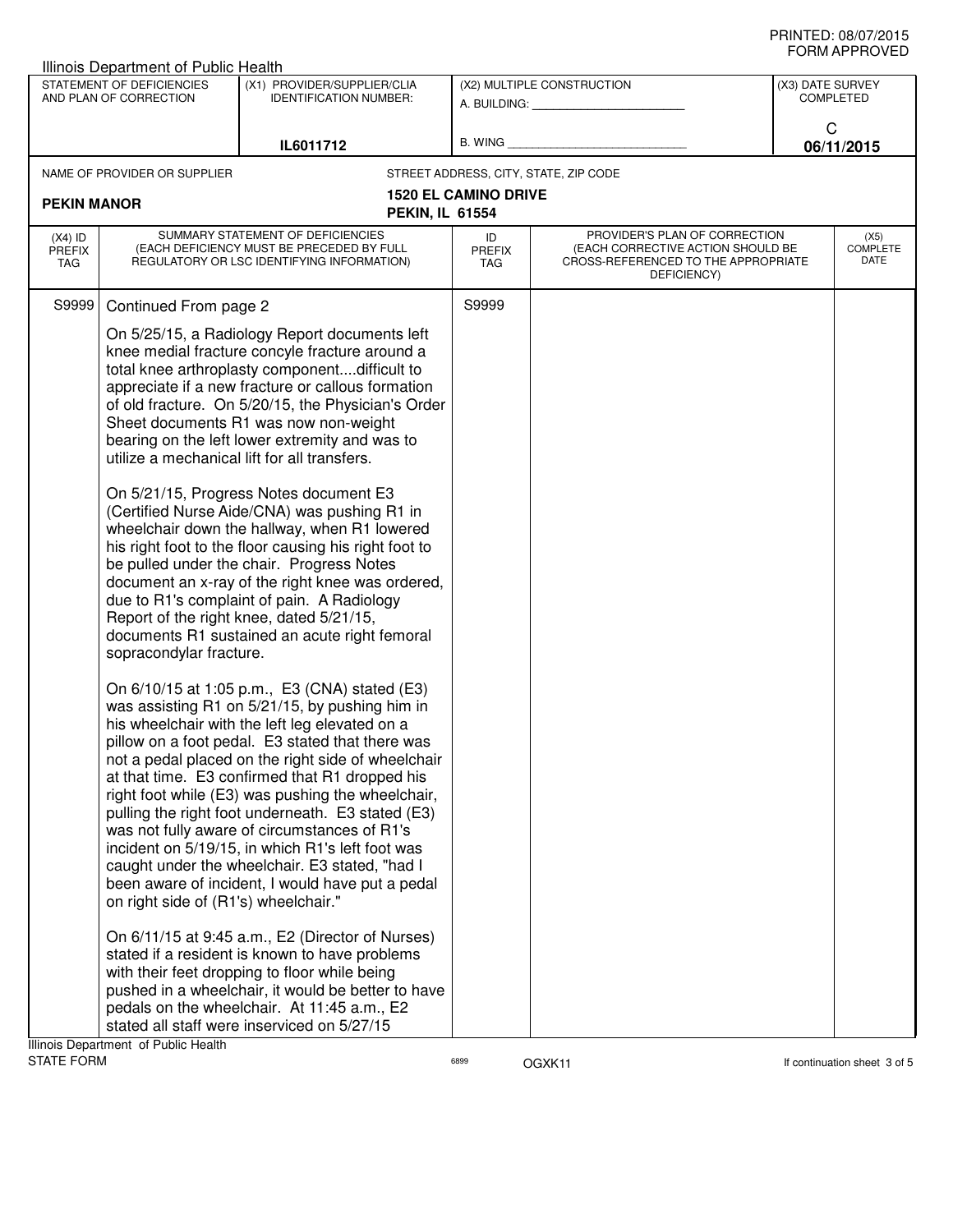| Illinois Department of Public Health                                                                                             |                                                                                                                                                                                                                                                                                                                                                                                                                                                                                                                                                                                                                                                                                                                                                                                                                                           |                                                                                                                                                                                                                                                                                                                                                          |                                                                                                                                                        |                                                         |                                      |                                 |  |
|----------------------------------------------------------------------------------------------------------------------------------|-------------------------------------------------------------------------------------------------------------------------------------------------------------------------------------------------------------------------------------------------------------------------------------------------------------------------------------------------------------------------------------------------------------------------------------------------------------------------------------------------------------------------------------------------------------------------------------------------------------------------------------------------------------------------------------------------------------------------------------------------------------------------------------------------------------------------------------------|----------------------------------------------------------------------------------------------------------------------------------------------------------------------------------------------------------------------------------------------------------------------------------------------------------------------------------------------------------|--------------------------------------------------------------------------------------------------------------------------------------------------------|---------------------------------------------------------|--------------------------------------|---------------------------------|--|
| STATEMENT OF DEFICIENCIES<br>(X1) PROVIDER/SUPPLIER/CLIA<br>AND PLAN OF CORRECTION<br><b>IDENTIFICATION NUMBER:</b><br>IL6011712 |                                                                                                                                                                                                                                                                                                                                                                                                                                                                                                                                                                                                                                                                                                                                                                                                                                           |                                                                                                                                                                                                                                                                                                                                                          |                                                                                                                                                        | (X2) MULTIPLE CONSTRUCTION<br>A. BUILDING: A. BUILDING: | (X3) DATE SURVEY<br><b>COMPLETED</b> |                                 |  |
|                                                                                                                                  |                                                                                                                                                                                                                                                                                                                                                                                                                                                                                                                                                                                                                                                                                                                                                                                                                                           | B. WING                                                                                                                                                                                                                                                                                                                                                  |                                                                                                                                                        | C<br>06/11/2015                                         |                                      |                                 |  |
|                                                                                                                                  | NAME OF PROVIDER OR SUPPLIER                                                                                                                                                                                                                                                                                                                                                                                                                                                                                                                                                                                                                                                                                                                                                                                                              |                                                                                                                                                                                                                                                                                                                                                          |                                                                                                                                                        | STREET ADDRESS, CITY, STATE, ZIP CODE                   |                                      |                                 |  |
| <b>PEKIN MANOR</b>                                                                                                               |                                                                                                                                                                                                                                                                                                                                                                                                                                                                                                                                                                                                                                                                                                                                                                                                                                           | <b>PEKIN, IL 61554</b>                                                                                                                                                                                                                                                                                                                                   | <b>1520 EL CAMINO DRIVE</b>                                                                                                                            |                                                         |                                      |                                 |  |
| $(X4)$ ID<br><b>PREFIX</b><br>TAG                                                                                                | SUMMARY STATEMENT OF DEFICIENCIES<br>(EACH DEFICIENCY MUST BE PRECEDED BY FULL<br>REGULATORY OR LSC IDENTIFYING INFORMATION)                                                                                                                                                                                                                                                                                                                                                                                                                                                                                                                                                                                                                                                                                                              |                                                                                                                                                                                                                                                                                                                                                          | PROVIDER'S PLAN OF CORRECTION<br>ID<br>(EACH CORRECTIVE ACTION SHOULD BE<br><b>PREFIX</b><br>CROSS-REFERENCED TO THE APPROPRIATE<br>TAG<br>DEFICIENCY) |                                                         |                                      | (X5)<br><b>COMPLETE</b><br>DATE |  |
| S9999                                                                                                                            | Continued From page 3                                                                                                                                                                                                                                                                                                                                                                                                                                                                                                                                                                                                                                                                                                                                                                                                                     |                                                                                                                                                                                                                                                                                                                                                          | S9999                                                                                                                                                  |                                                         |                                      |                                 |  |
|                                                                                                                                  | regarding the need to place foot pedals on a<br>wheelchair, when a resident is being pushed by<br>staff to ensure resident safety.                                                                                                                                                                                                                                                                                                                                                                                                                                                                                                                                                                                                                                                                                                        |                                                                                                                                                                                                                                                                                                                                                          |                                                                                                                                                        |                                                         |                                      |                                 |  |
|                                                                                                                                  | An Inservice Education/Meeting Report, dated<br>5/27/15, document staff were reminded that<br>"Residents who cannot propel themselves in their<br>wheelchairs need to have foot pedals placed on<br>their wheelchairs before being escorted.<br>Residents who are determined to be independent<br>in propelling themselves in their wheelchairs need<br>to complete task independently. If the<br>independent resident asks for assistance, then<br>foot pedals are to be placed before assisting the<br>resident."<br>2. The Electronic Medical Record Admission<br>Summary documents R2 was admitted to the<br>facility on 12/23/13 with the diagnoses of<br>Dementia, Abnormal Gait, Lack of Coordination<br>and Muscle Weakness.<br>Minimum Data Set, dated 3/31/15, documents R2<br>requires the extensive assist of one staff while |                                                                                                                                                                                                                                                                                                                                                          |                                                                                                                                                        |                                                         |                                      |                                 |  |
|                                                                                                                                  | transferring at times."                                                                                                                                                                                                                                                                                                                                                                                                                                                                                                                                                                                                                                                                                                                                                                                                                   | toileting. The current Plan of Care, dated<br>3/31/15, documents R2 is high risk for falls,<br>related to weakness, cognitive impairment,<br>Psychiatric Medication use, anxiety and requiring<br>staff assistance to transfer. The Plan of Care<br>also identifies R2 as being "non-complaint with                                                      |                                                                                                                                                        |                                                         |                                      |                                 |  |
|                                                                                                                                  | R2's 5/27/15 fall.<br>Illinois Department of Public Health                                                                                                                                                                                                                                                                                                                                                                                                                                                                                                                                                                                                                                                                                                                                                                                | An "Event" in the Electronic Medical Record,<br>dated 5/27/15, documents, "Resident reported<br>that she fell back onto the toilet in attempt to<br>self-transfer to the wheelchair. Resident has a 5<br>cm (centimeter) round bruise on the left hip." The<br>Electronic Medical Record did not contain<br>documented evidence of an investigation into |                                                                                                                                                        |                                                         |                                      |                                 |  |